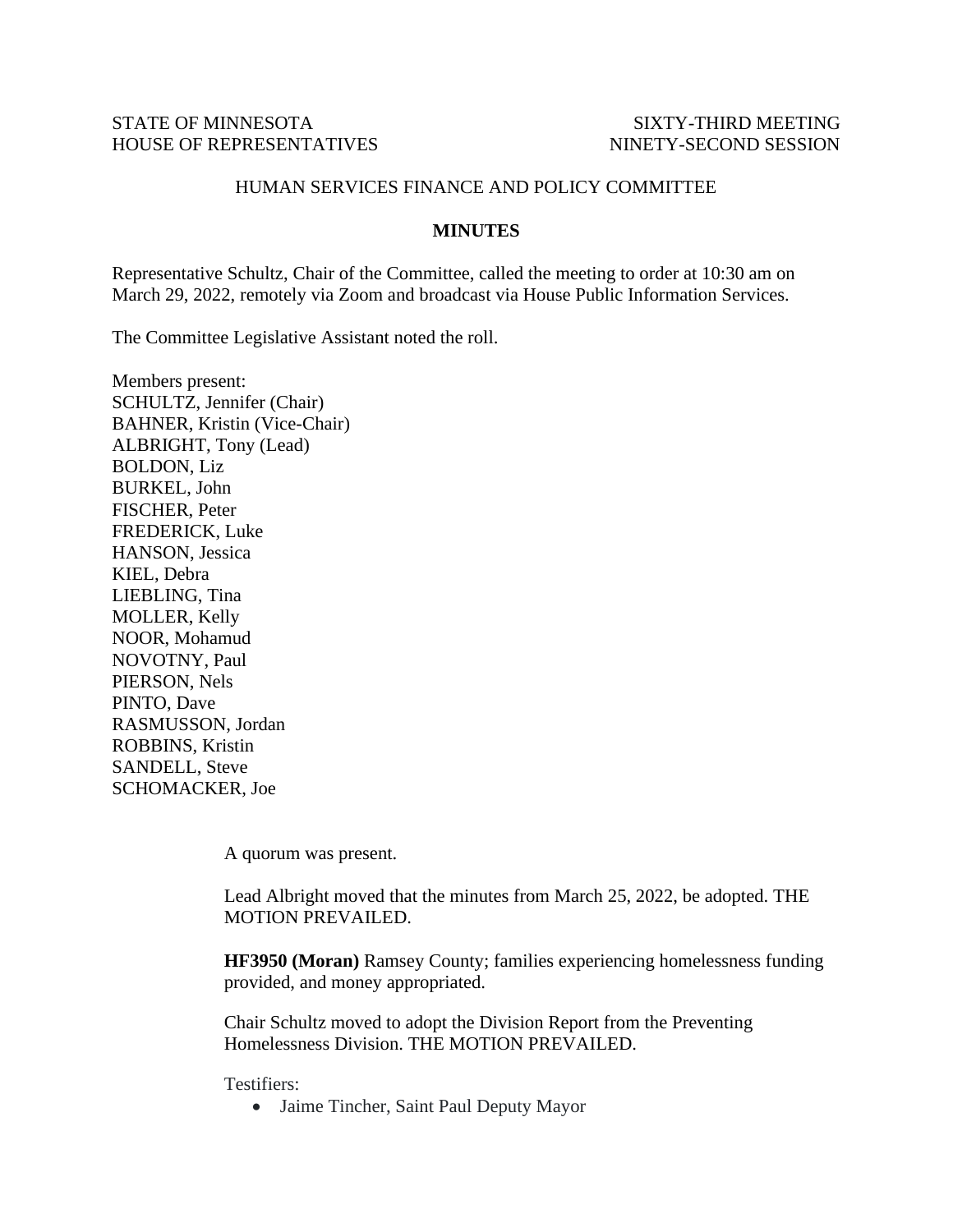- Trista MatasCastillo, Ramsey County Board Chair
- Wayne Johnson, Washington County Board Chair

Chair Schultz laid HF3950 over for possible inclusion in the Human Services Finance and Policy Omnibus bill.

**HF4277 (Koegel)** ServeMinnesota funding provided, and money appropriated.

Testifier:

• Alana Stimes, Director of Program Development, Heading Home Corps

Chair Schultz laid HF4277 over for possible inclusion in the Human Services Finance and Policy Omnibus bill.

**HF4427 (Feist)** Hennepin County; persons experiencing homelessness funding provided, and money appropriated.

Chair Schultz moved to adopt the Division Report from the Preventing Homelessness Division. THE MOTION PREVAILED.

Testifiers:

- Angela Conley, Hennepin County Commissioner
- David Hewitt, Hennepin County Director of Housing Stability

Chair Schultz laid HF4427 over for possible inclusion in the Human Services Finance and Policy Omnibus bill.

**HF3568 (Her)** Housing support countable income modified.

Chair Schultz moved to adopt the Division Report from the Preventing Homelessness Division. THE MOTION PREVAILED.

Chair Schultz moved the DE2-1 Amendment. THE AMENDMENT WAS ADOPTED.

Testifier:

• Lorna Schmidt, Public Policy Manager, Catholic Charities of St. Paul and Minneapolis

Chair Schultz laid HF3568 over, as amended, for possible inclusion in the Human Services Finance and Policy Omnibus bill.

**HF3377 (Keeler)** Homeless youth nonprofit grants authorized, and money appropriated.

Chair Schultz moved to adopt the Division Report from the Preventing Homelessness Division. THE MOTION PREVAILED.